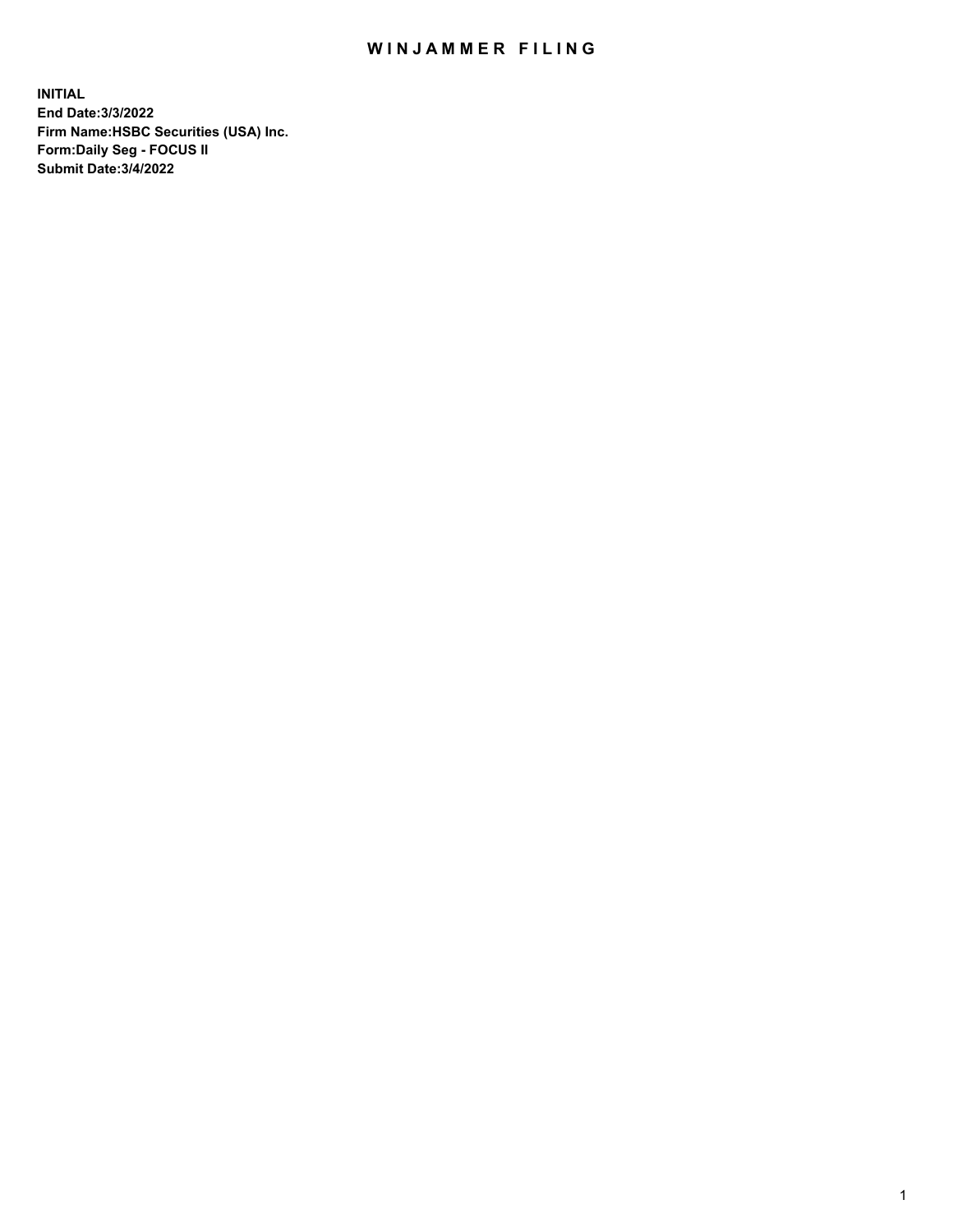**INITIAL End Date:3/3/2022 Firm Name:HSBC Securities (USA) Inc. Form:Daily Seg - FOCUS II Submit Date:3/4/2022 Daily Segregation - Cover Page**

| Name of Company                                                                                                                                                                                                                                                                                                                | <b>HSBC Securities (USA) Inc.</b>               |
|--------------------------------------------------------------------------------------------------------------------------------------------------------------------------------------------------------------------------------------------------------------------------------------------------------------------------------|-------------------------------------------------|
| <b>Contact Name</b>                                                                                                                                                                                                                                                                                                            | <b>Michael Vacca</b>                            |
| <b>Contact Phone Number</b>                                                                                                                                                                                                                                                                                                    | 212-525-7951                                    |
| <b>Contact Email Address</b>                                                                                                                                                                                                                                                                                                   | michael.vacca@us.hsbc.com                       |
| FCM's Customer Segregated Funds Residual Interest Target (choose one):<br>a. Minimum dollar amount: ; or<br>b. Minimum percentage of customer segregated funds required:%; or<br>c. Dollar amount range between: and; or<br>d. Percentage range of customer segregated funds required between:% and%.                          | 103,000,000<br><u>0</u><br>0 <sub>0</sub><br>00 |
| FCM's Customer Secured Amount Funds Residual Interest Target (choose one):<br>a. Minimum dollar amount: ; or<br>b. Minimum percentage of customer secured funds required:%; or<br>c. Dollar amount range between: and; or<br>d. Percentage range of customer secured funds required between:% and%.                            | 15,000,000<br><u>0</u><br>0 <sub>0</sub><br>00  |
| FCM's Cleared Swaps Customer Collateral Residual Interest Target (choose one):<br>a. Minimum dollar amount: ; or<br>b. Minimum percentage of cleared swaps customer collateral required:% ; or<br>c. Dollar amount range between: and; or<br>d. Percentage range of cleared swaps customer collateral required between:% and%. | 75,000,000<br><u>0</u><br><u>00</u><br>00       |

Attach supporting documents CH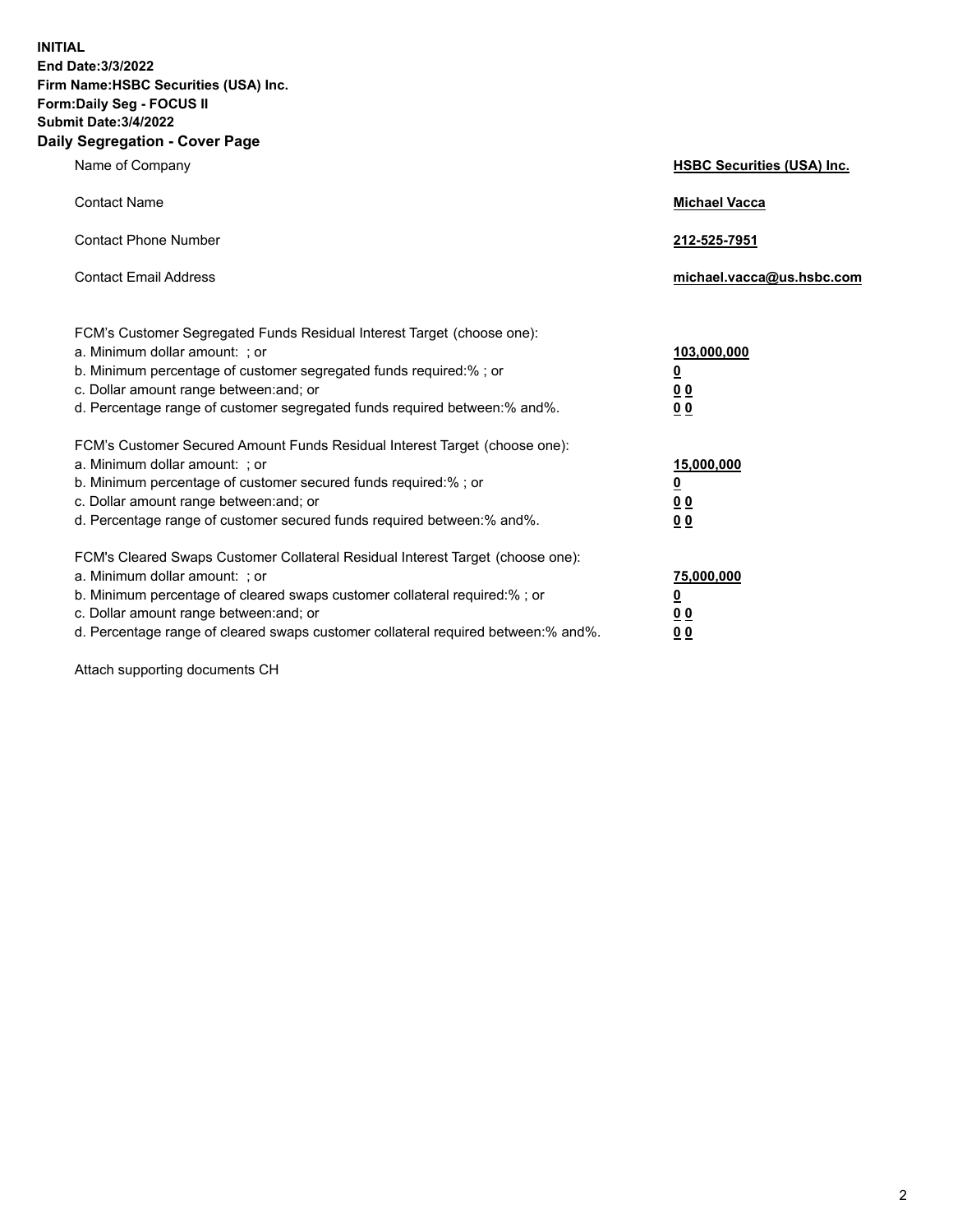**INITIAL End Date:3/3/2022 Firm Name:HSBC Securities (USA) Inc. Form:Daily Seg - FOCUS II Submit Date:3/4/2022 Daily Segregation - Secured Amounts** Foreign Futures and Foreign Options Secured Amounts Amount required to be set aside pursuant to law, rule or regulation of a foreign government or a rule of a self-regulatory organization authorized thereunder **0** [7305] 1. Net ledger balance - Foreign Futures and Foreign Option Trading - All Customers A. Cash **119,573,835** [7315] B. Securities (at market) **38,988,197** [7317] 2. Net unrealized profit (loss) in open futures contracts traded on a foreign board of trade **2,593,909** [7325] 3. Exchange traded options a. Market value of open option contracts purchased on a foreign board of trade **0** [7335] b. Market value of open contracts granted (sold) on a foreign board of trade **0** [7337] 4. Net equity (deficit) (add lines 1. 2. and 3.) **161,155,941** [7345] 5. Account liquidating to a deficit and account with a debit balances - gross amount **173,224** [7351] Less: amount offset by customer owned securities **-173,081** [7352] **143** [7354] 6. Amount required to be set aside as the secured amount - Net Liquidating Equity Method (add lines 4 and 5) **161,156,084** [7355] 7. Greater of amount required to be set aside pursuant to foreign jurisdiction (above) or line 6. **161,156,084** [7360] FUNDS DEPOSITED IN SEPARATE REGULATION 30.7 ACCOUNTS 1. Cash in banks A. Banks located in the United States **33,304,876** [7500] B. Other banks qualified under Regulation 30.7 **0** [7520] **33,304,876** [7530] 2. Securities A. In safekeeping with banks located in the United States **38,988,197** [7540] B. In safekeeping with other banks qualified under Regulation 30.7 **0** [7560] **38,988,197** [7570] 3. Equities with registered futures commission merchants A. Cash **0** [7580] B. Securities **0** [7590] C. Unrealized gain (loss) on open futures contracts **0** [7600] D. Value of long option contracts **0** [7610] E. Value of short option contracts **0** [7615] **0** [7620] 4. Amounts held by clearing organizations of foreign boards of trade A. Cash **0** [7640] B. Securities **0** [7650] C. Amount due to (from) clearing organization - daily variation **0** [7660] D. Value of long option contracts **0** [7670] E. Value of short option contracts **0** [7675] **0** [7680] 5. Amounts held by members of foreign boards of trade A. Cash **139,886,117** [7700] B. Securities **0** [7710] C. Unrealized gain (loss) on open futures contracts **2,593,909** [7720] D. Value of long option contracts **0** [7730] E. Value of short option contracts **0** [7735] **142,480,026** [7740] 6. Amounts with other depositories designated by a foreign board of trade **0** [7760] 7. Segregated funds on hand **0** [7765] 8. Total funds in separate section 30.7 accounts **214,773,099** [7770] 9. Excess (deficiency) Set Aside for Secured Amount (subtract line 7 Secured Statement Page 1 from Line 8) **53,617,015** [7380] 10. Management Target Amount for Excess funds in separate section 30.7 accounts **15,000,000** [7780] 11. Excess (deficiency) funds in separate 30.7 accounts over (under) Management Target **38,617,015** [7785]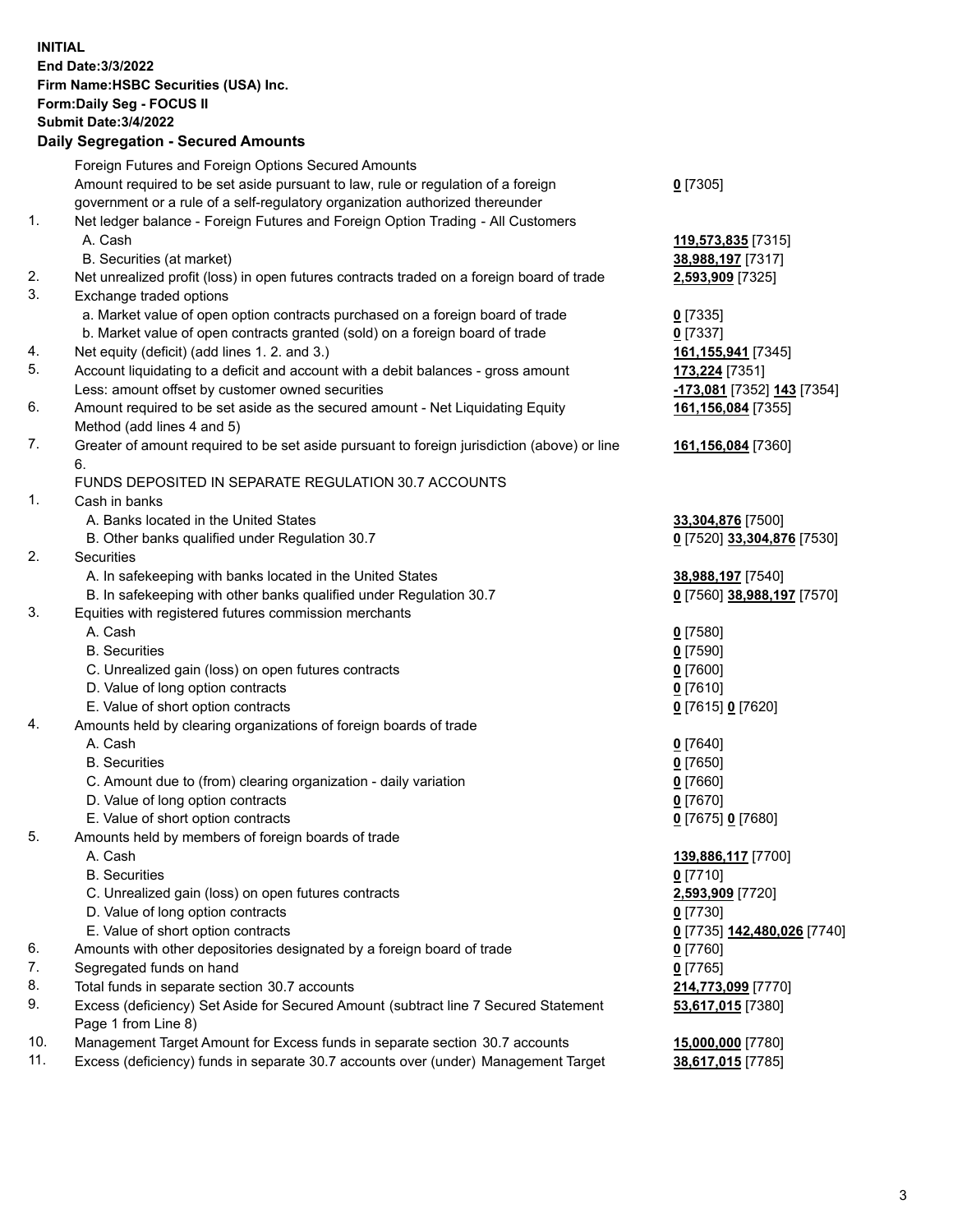| <b>INITIAL</b> |                                                                                     |                                              |
|----------------|-------------------------------------------------------------------------------------|----------------------------------------------|
|                | <b>End Date: 3/3/2022</b>                                                           |                                              |
|                | Firm Name: HSBC Securities (USA) Inc.                                               |                                              |
|                | Form: Daily Seg - FOCUS II                                                          |                                              |
|                | <b>Submit Date: 3/4/2022</b>                                                        |                                              |
|                | Daily Segregation - Segregation Statement                                           |                                              |
|                | SEGREGATION REQUIREMENTS(Section 4d(2) of the CEAct)                                |                                              |
| 1.             | Net ledger balance                                                                  |                                              |
|                | A. Cash                                                                             | 3,110,328,259 [7010]                         |
|                | B. Securities (at market)                                                           | 889, 195, 145 [7020]                         |
| 2.             | Net unrealized profit (loss) in open futures contracts traded on a contract market  | <u>-1,094,732,304</u> [7030]                 |
| 3.             | Exchange traded options                                                             |                                              |
|                | A. Add market value of open option contracts purchased on a contract market         | 2,058,069,592 [7032]                         |
|                | B. Deduct market value of open option contracts granted (sold) on a contract market | <u>-324,611,836</u> [7033]                   |
| 4.             | Net equity (deficit) (add lines 1, 2 and 3)                                         | 4,638,248,856 [7040]                         |
| 5.             | Accounts liquidating to a deficit and accounts with                                 |                                              |
|                | debit balances - gross amount                                                       | 377,111 [7045]                               |
|                | Less: amount offset by customer securities                                          | <mark>-377,111</mark> [7047] <u>0</u> [7050] |
| 6.             | Amount required to be segregated (add lines 4 and 5)                                | 4,638,248,856 [7060]                         |
|                | FUNDS IN SEGREGATED ACCOUNTS                                                        |                                              |
| 7.             | Deposited in segregated funds bank accounts                                         |                                              |
|                | A. Cash                                                                             | 10,255,561 [7070]                            |
|                | B. Securities representing investments of customers' funds (at market)              | $0$ [7080]                                   |
|                | C. Securities held for particular customers or option customers in lieu of cash (at | 66,998,954 [7090]                            |
|                | market)                                                                             |                                              |
| 8.             | Margins on deposit with derivatives clearing organizations of contract markets      |                                              |
|                | A. Cash                                                                             | 2,111,917,687 [7100]                         |
|                | B. Securities representing investments of customers' funds (at market)              | 44,869,431 [7110]                            |
|                | C. Securities held for particular customers or option customers in lieu of cash (at | 795,943,901 [7120]                           |
|                | market)                                                                             |                                              |
| 9.             | Net settlement from (to) derivatives clearing organizations of contract markets     | -37,453,828 [7130]                           |
| 10.            | Exchange traded options                                                             |                                              |
|                | A. Value of open long option contracts                                              | 2,058,069,592 [7132]                         |
|                | B. Value of open short option contracts                                             | -324,611,836 [7133]                          |
| 11.            | Net equities with other FCMs                                                        |                                              |
|                | A. Net liquidating equity                                                           | <u>-85,897</u> [7140]                        |
|                | B. Securities representing investments of customers' funds (at market)              | $0$ [7160]                                   |
|                | C. Securities held for particular customers or option customers in lieu of cash (at | 24,308,594 [7170]                            |
|                | market)                                                                             |                                              |
| 12.            | Segregated funds on hand                                                            | 1,943,696 [7150]                             |
| 13.            | Total amount in segregation (add lines 7 through 12)                                | 4,752,155,855 [7180]                         |
| 14.            | Excess (deficiency) funds in segregation (subtract line 6 from line 13)             | 113,906,999 [7190]                           |
| 15.            | Management Target Amount for Excess funds in segregation                            | 103,000,000 [7194]                           |
| 16.            | Excess (deficiency) funds in segregation over (under) Management Target Amount      | 10,906,999 [7198]                            |

Excess